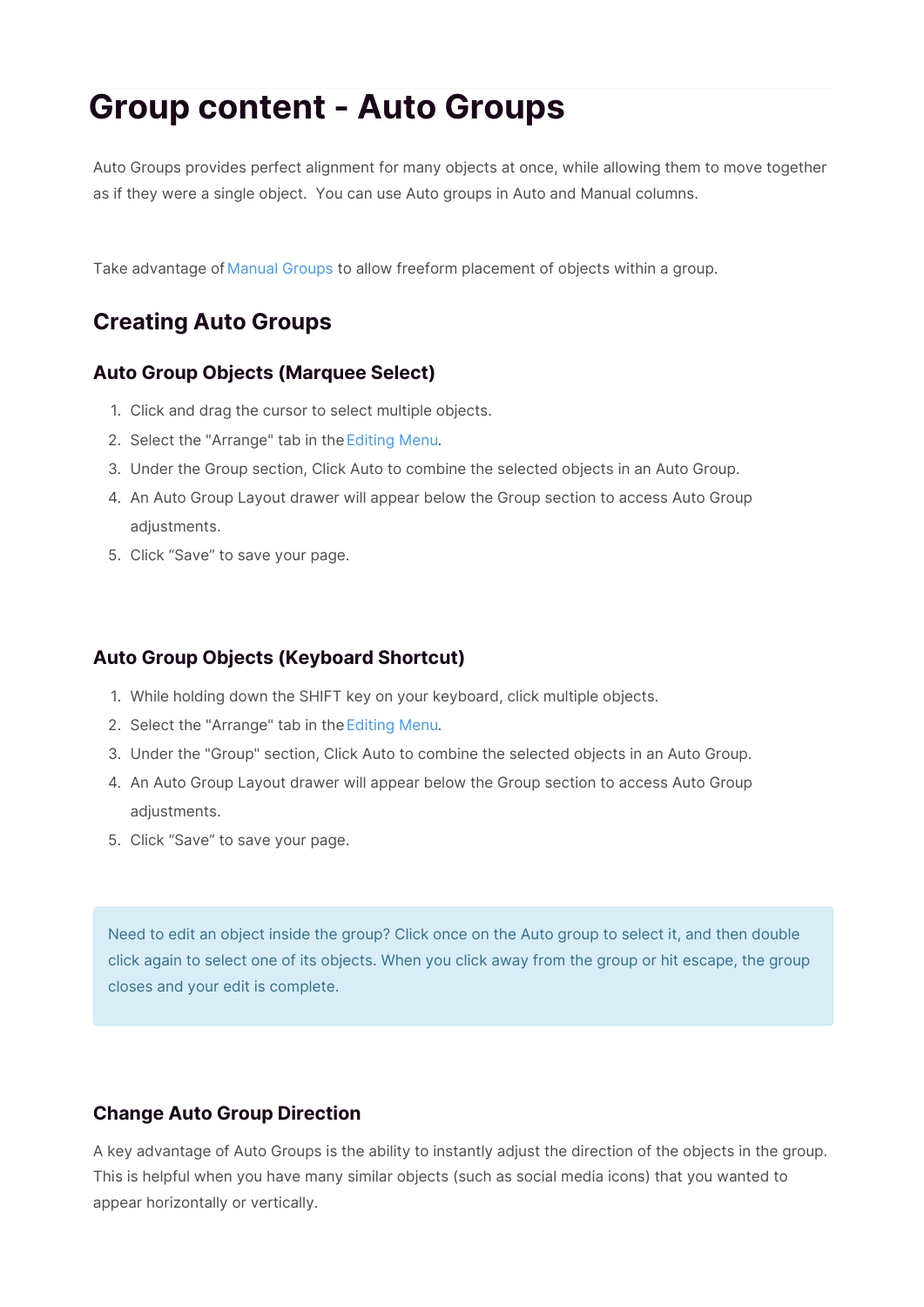- 1. Select an Auto Group.
- 2. Select the Auto Group Layout drawer below the Group section within the Editing Menu.
- 3. Under the Direction section you can choose a direction for your Auto Group. Available direction options include:
	- Horizontal All objects in the group display side by side horizontally.
	- Vertical All objects in the group display on top of one another vertically.
- 4. Click "Save" to save your page.

#### **Adjust spacing between objects (Horizontal Auto Group)**

Horizontal Auto Groups maintain a consistent space between all objects. You can adjust the space between objects in an Auto Group.

- 1. Select a Horizontal Auto Group.
- 2. Click and drag the resize handles on the left or right side of the Auto Group.
- 3. The space between objects will expand or contract.
- 4. Click "Save" to save your page.

## **Adjust spacing between objects (Vertical Auto Group)**

Vertical Auto Groups stack objects on top of one another. You can adjust the spacing between objects using the space below feature for each object.

- 1. Select a Vertical Auto Group.
- 2. Double click on an object within the Vertical Auto Group.
- 3. Use the space below icon on the bottom left of an object to add space below the object.
- 4. Repeat the process for each object in the Auto Group.
- 5. Click "Save" to save your page.

The resize handles on the sides of a Vertical Auto Group allow you to expand the Auto Group's width.

#### **Change Auto Group Alignment (Horizontal Auto Group)**

- 1. Select a Horizontal Auto Group.
- 2. Select the Auto Group Layout drawer below the Group section within the Editing Menu.
- 3. Under the Align section you can choose different alignment options for your Auto Group. Available alignment options include: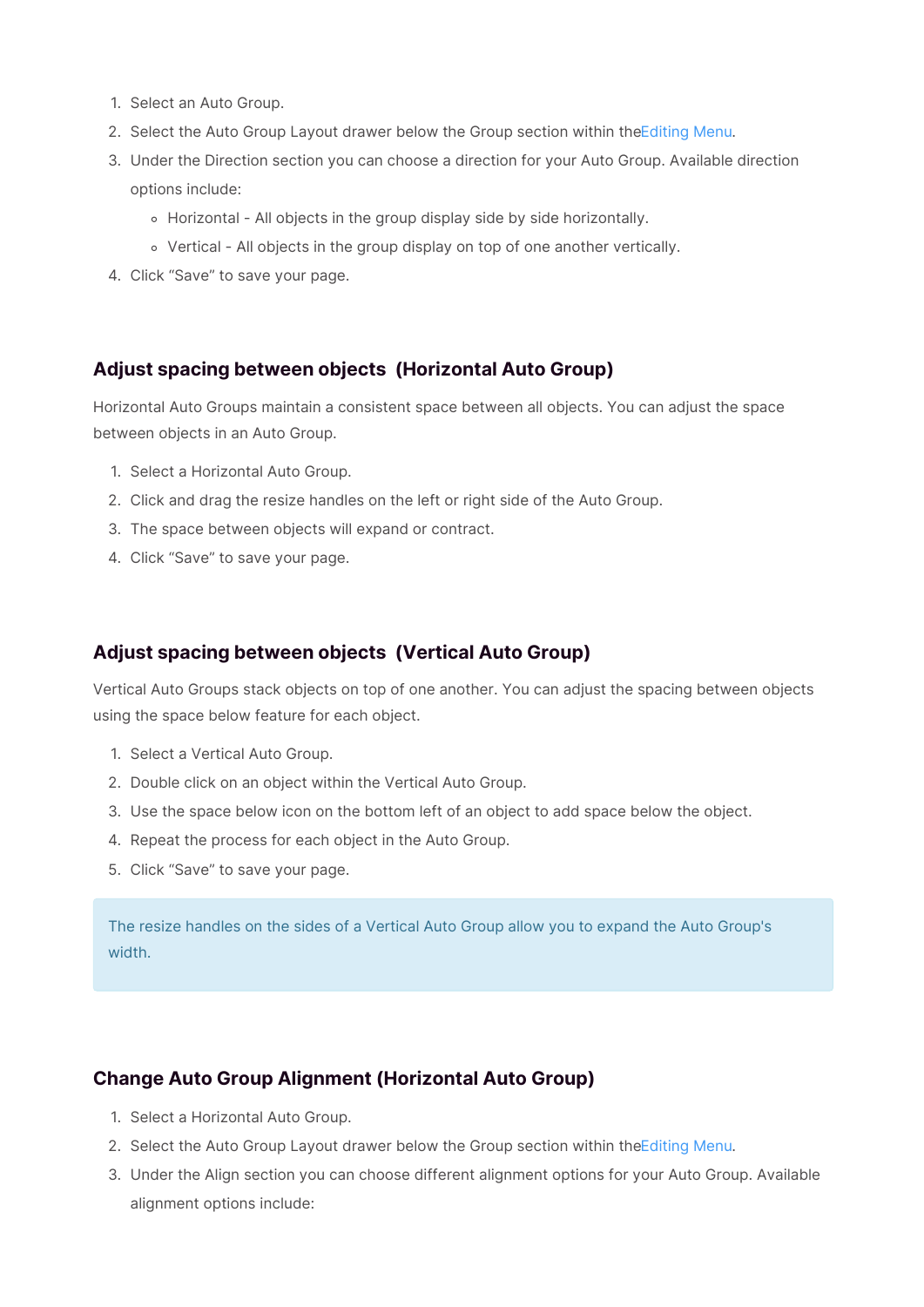- Top All objects in the group align to using the top edge of the objects.
- Center All objects in the group align using the centre of the object.
- o Stretch Objects without fixed heights (such as buttons, images and some embed codes) stretch to fill height.
- Bottom All objects in the group align using the bottom of the object.
- o Baseline All objects in the group align using their baseline. For text objects this would be the invisible line your text sits on.
- 4. Click "Save" to save your page.

#### **Change Auto Group Alignment (Vertical Auto Group)**

- 1. Select a Vertical Auto Group.
- 2. Select the Auto Group Layout drawer below the Group section within the Editing Menu.
- 3. Under the Align section you can choose different alignment options for your Auto Group. Available alignment options include:
	- Left All objects in the group align to the Left side of the Auto Group.
	- Center -All objects in the group align to the Center of the Auto Group.
	- o Right All objects in the group align to the Right side of the Auto Group.
- 4. Click "Save" to save your page.

#### **Add object into an existing Auto Group**

- 1. Click and drag the cursor to select the new object and the existing Auto Group
- 2. Select the "Arrange" tab in theEditing Menu.
- 3. Under the Group section, click Add to selected group.
- 4. The object will be added to the selected Auto Group.
- 5. Click "Save" to save your page.

You can also add a new object to an existing Auto Group by holding down the Shift key and selecting the object and Auto Group before heading to the "Arrange" tab in the Editing Menu.

# **Ungroup an Auto Group**

- 1. Select the Auto Group you'd like to ungroup.
- 2. Select the "Arrange" tab in theEditing Menu.
- 3. Under the "Group" section, click the ungroup icon.